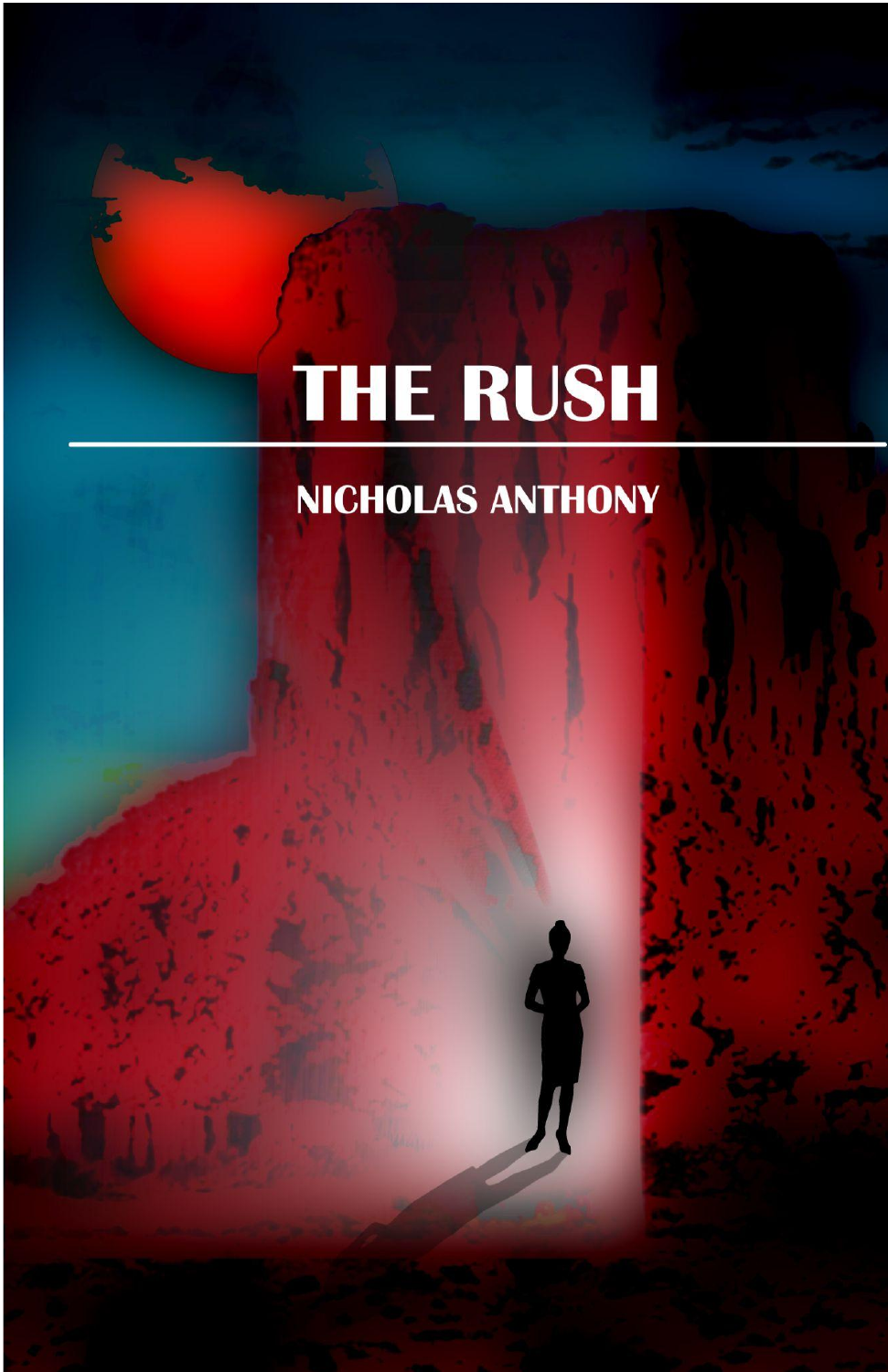## **THE RUSH** NICHOLAS ANTHONY



 $\bigcirc$ **2021**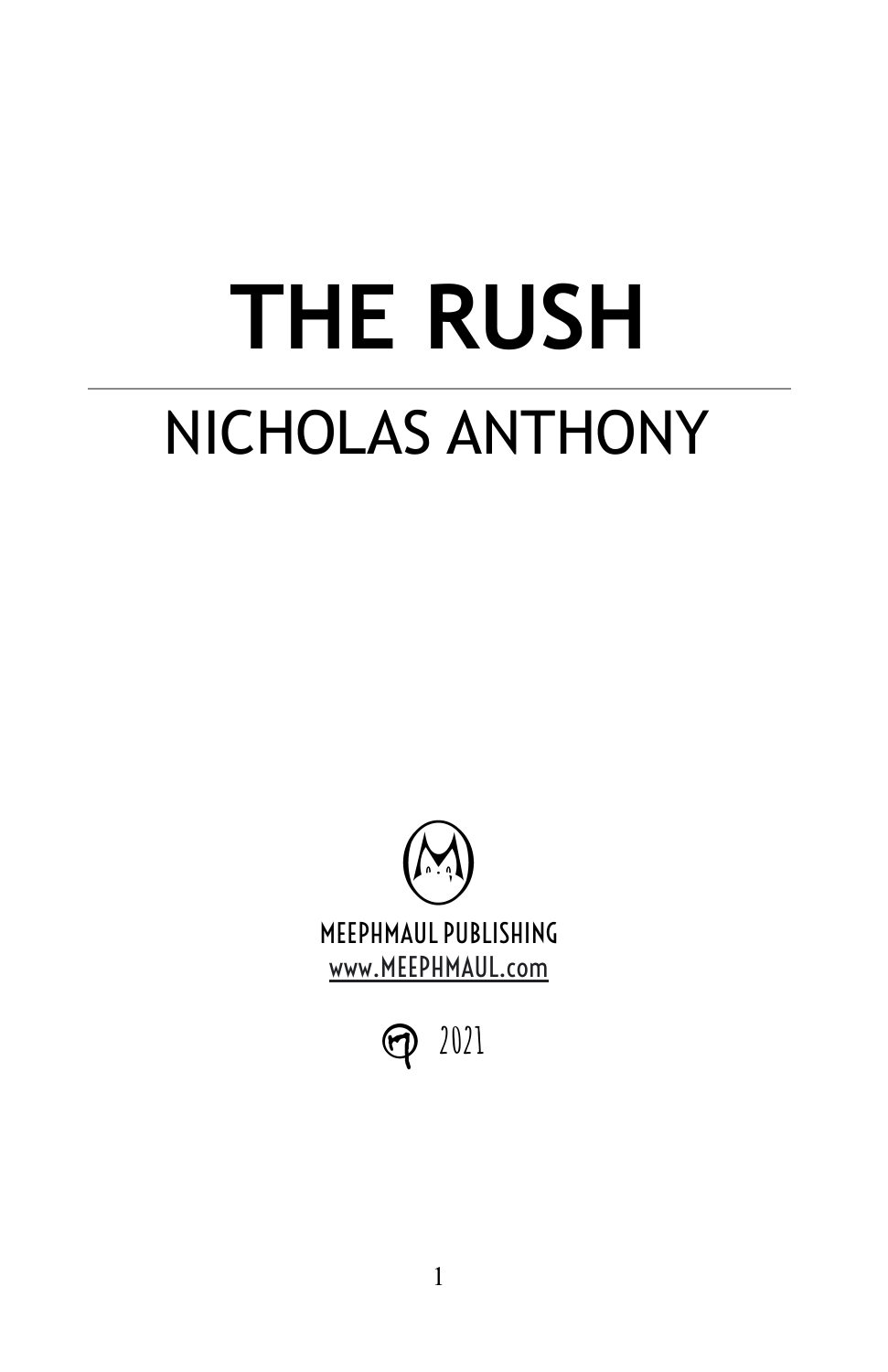

Stop. Record.

"You'll never—" he coughed, "—never get away."

The trench filled as the torrent poured over the ridge. The surge overwhelmed the levee. It flowed into the dry cracks of the surface using them as tributaries. The thin streams of blood formed a red bead at the curved tip of the horizon.

It hung there for a moment from my finger. It waited before falling onto the carpet. Then, another followed.

*Drip. Drip. Drip.*

*No need to rush*.

I paused.

I paused like a VHS. Ribbons of static waving through the picture. I stared. Sensing the moment would be over too soon. I had plenty of time to savor every second.

Record everything in my mind. Analyze every element.

The keynote was starting in mere minutes. Still, I needed to take the time to commit this all to memory. Examining the details is a way to get away with these types of things. Crimes of passion converted into a coldblooded calculation.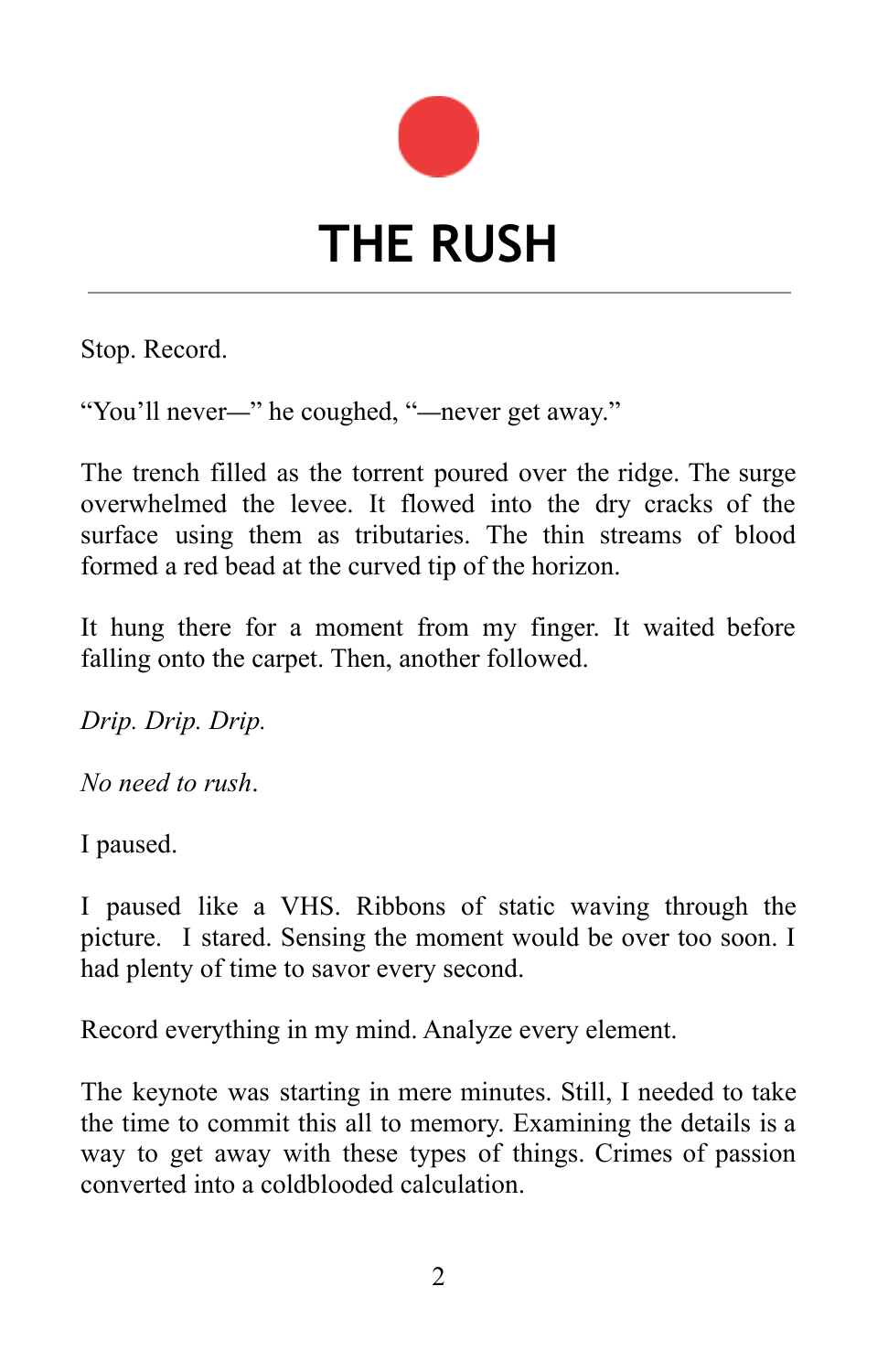Stop. Rewind.

*Knock. Knock. Knock.*

"Yeah, who's there?" His gruff voice boomed from behind the hotel room door.

"Dr. Thompson, it's Marianne."

A moment passed. The peephole went dark for a moment before the chain clanked against the metal door frame. The hasp. The latch. The handle.

He opened the door. His necktie was dangling over his gut. He whipped the broad side of the necktie over the thin. He always tied a full Windsor.

"And how is the conference going for you?" He asked, waddling to the mirror.

"Good so far." I perched on the corner of the bed. "My presentation over the gene sequencing modifications in the Torch Initiative protocols went really well. And this afternoon I'm helping Robert with his research poster."

"Such a shame that Robert's proposal for methylation marking was rejected. Maybe next year he will find a better use of his funding."" He adjusted the necktie knot in the mirror. "And you two have gotten quite—"

"Maybe next year's conference *he* can give the keynote."

"Speaking of which, what do you need? I have to finish getting ready to give this year's." He lifted a mug to his lips and took a slug of his coffee.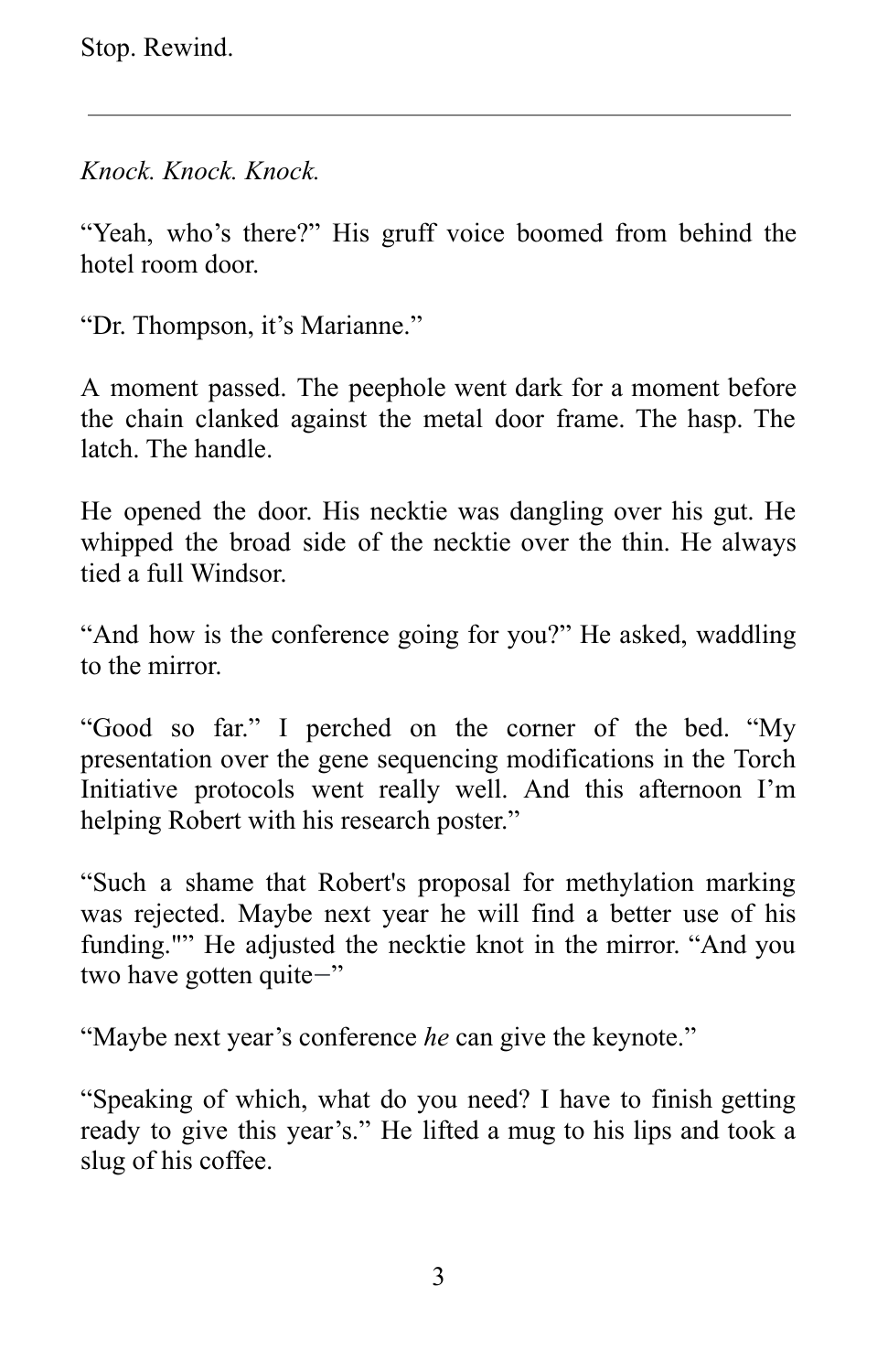"Well, I came because…" I paused. "I have noticed a shift in the research. I wanted to let you know that—"

"Shit!" He brushed his tie and button-up. He wiped his mouth from corner to corner with the back of his hand. He raised the ceramic mug above his head frustrated that the wave of coffee missed his mouth.

*Excellence is the Standard.*

The slogan stamped in blue across the cheap, thin mug. This ridiculous mantra links every Annex of the project. Epitomizing its contradiction between orphanages and pathology labs.

St. Vincent's Home for the Impoverished. Abell & Lenderman.

Patron saints vs. pairs of scientists. Independent piety vs. collaborative empiricism

Both promise miracle cures as the baseline. Both require funding with opposing approaches.

Imagine if people stopped throwing money at churches, praying for miracles, and instead just threw that money at science. We might have some goddamn miracles.

Render unto Caesar.

Stop. Fast Forward.

*Drip. Drip. Drip.*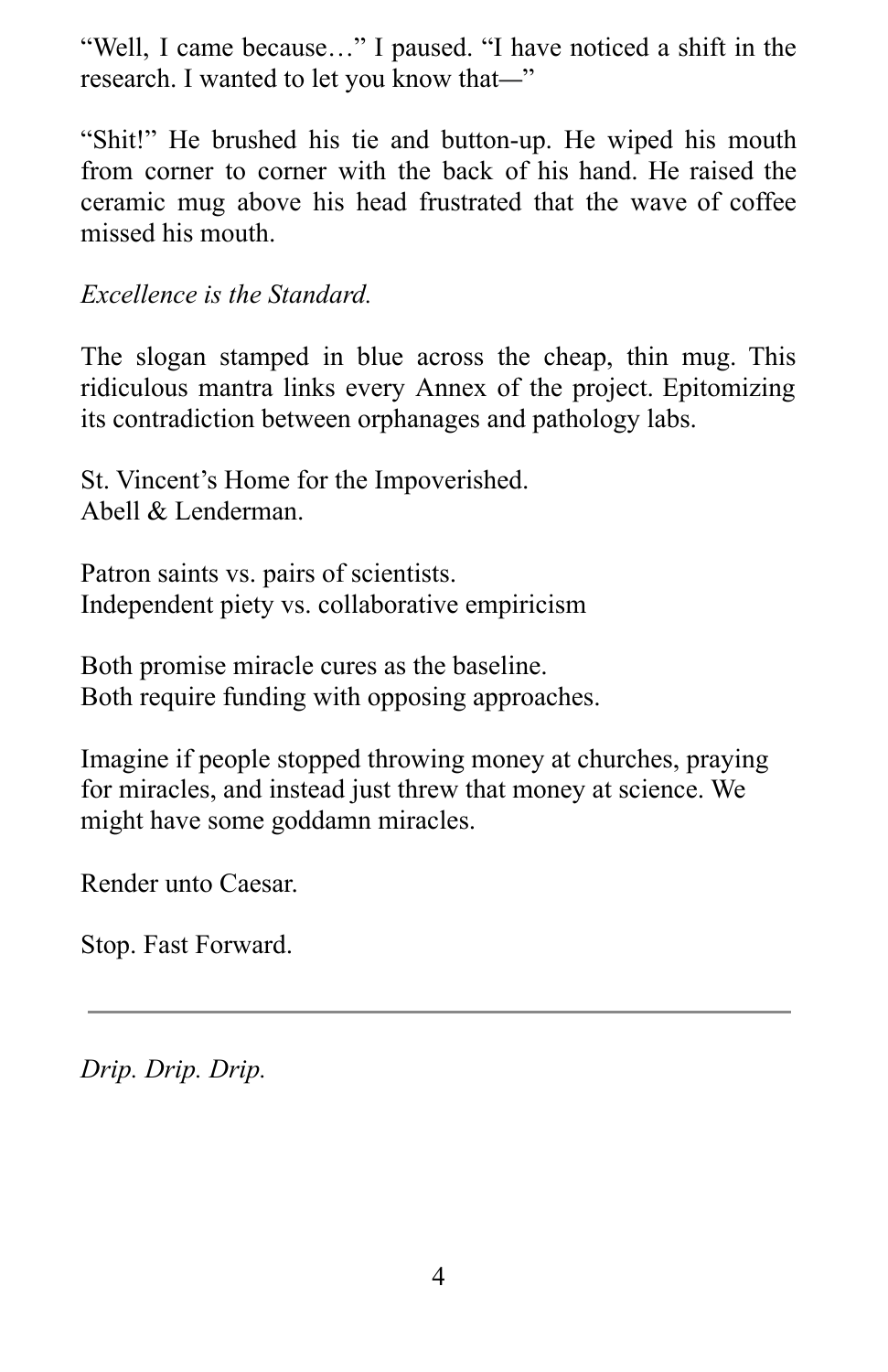My hand was like a desert coming alive again after a long drought. I didn't care about the stain. I didn't care if the floor would ever be innocent again or be forever marked. The rush pulsated and enveloped me like the embrace of a memory. I missed it.

I had plenty of time to get clean. No sense in ruining the moment, fretting over the ramifications before the deed was done. These worries were like regretting something that has not yet happened.

All this was deserved. I had been patient. I had done everything by the book. This indulgence in the fruits of my labor was owed.

*No need to rush.*

The handle hung loosely against my knuckles. Ceramic broken into jagged edges. I wasn't sure anymore if it was his blood dripping from the points or mine.

*Drip. Drip. Drip.*

The scarlet fluid had become sticky on my palm. Already the plasma was reducing from my body heat. Slowly wiggling the joint, the sides of the trench clung together as though the blood was clotting to hold together a wound.

I knew better. I knew it was his body's last desperate attempt to bind up the predator to prevent more wounds to the prey.

This is exactly the way I remembered. I evaluated my performance. This part had to be perfect. If something was worth doing, it was worth doing right.

The sudden opening of my hand tore apart the crimson adhesive holding the gorges formed by the underside of my knuckles.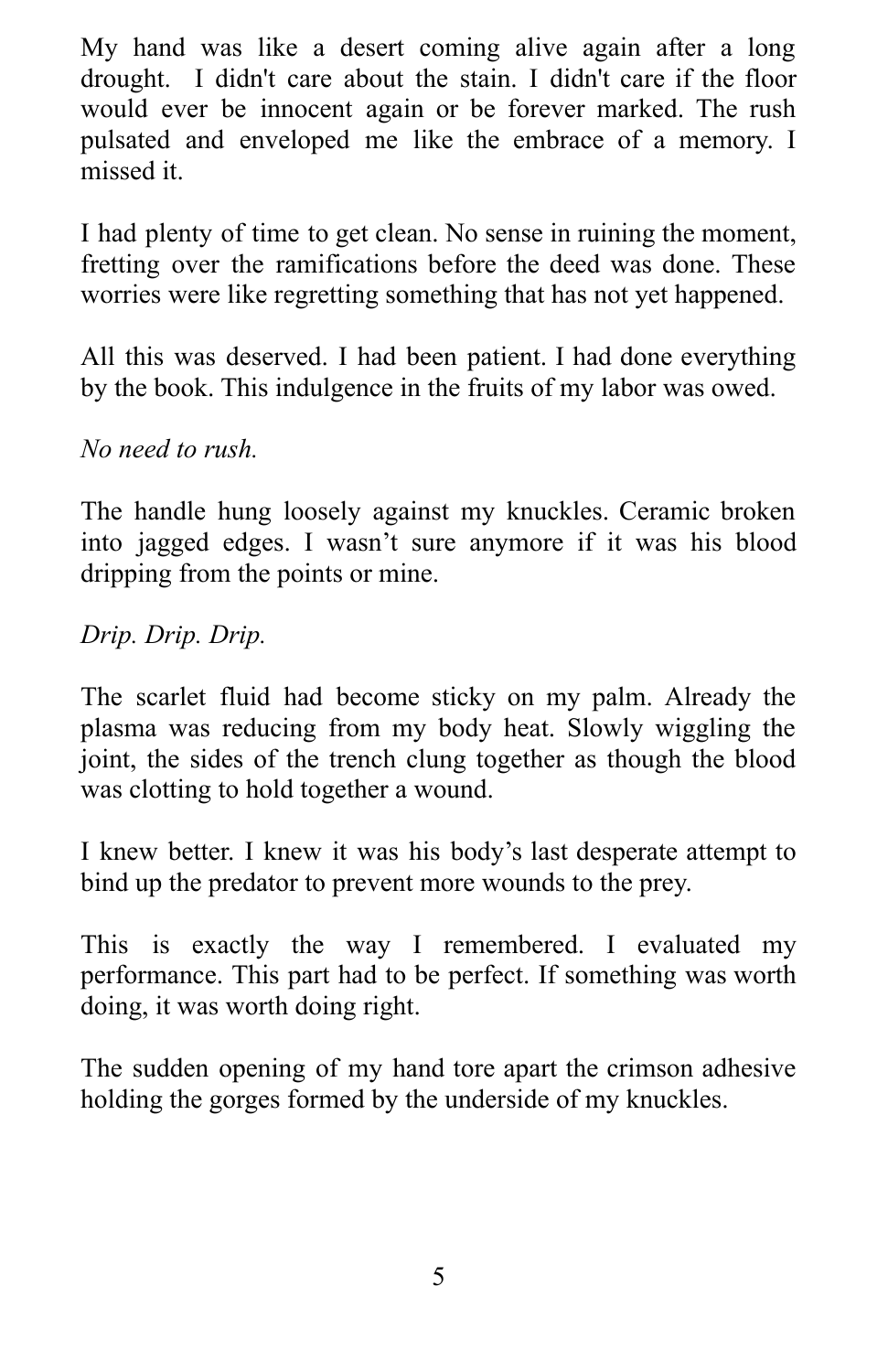The earthquake under the now blood-saturated desert shook free a splatter of the little bit that had not dried.

Stop. Rewind.

#### *Thump. Thump. Thump.*

My heart slammed into my sternum. The deluge was approaching. I was already anticipating how this would end.

"—I wanted to let you know that I know 31542's importance." I blurt out, "I know what we have done. I no longer want to be a part of this research."

"You don't have that choice." Dr. Thompson laughed as he set the mug on the small desk table. "What if the authorities find out about your past? What happened to your stepfather? The real reason you were orphaned?"

He reminded me of my stepfather, the VHS collection, the things my sister and I did on tape.

Stop.

I recorded over all of it.

He wiped his button-up with the hotel napkin. It rolled into thin stalactites from the friction. Then, as he plucked and dropped them, I realized I was just as disposable. "Don't forget how desperate you were. We remade you. Took you from one side of the Annex to the other."

I escaped the violence with science. I bought their silence with service. I ascended to excellence.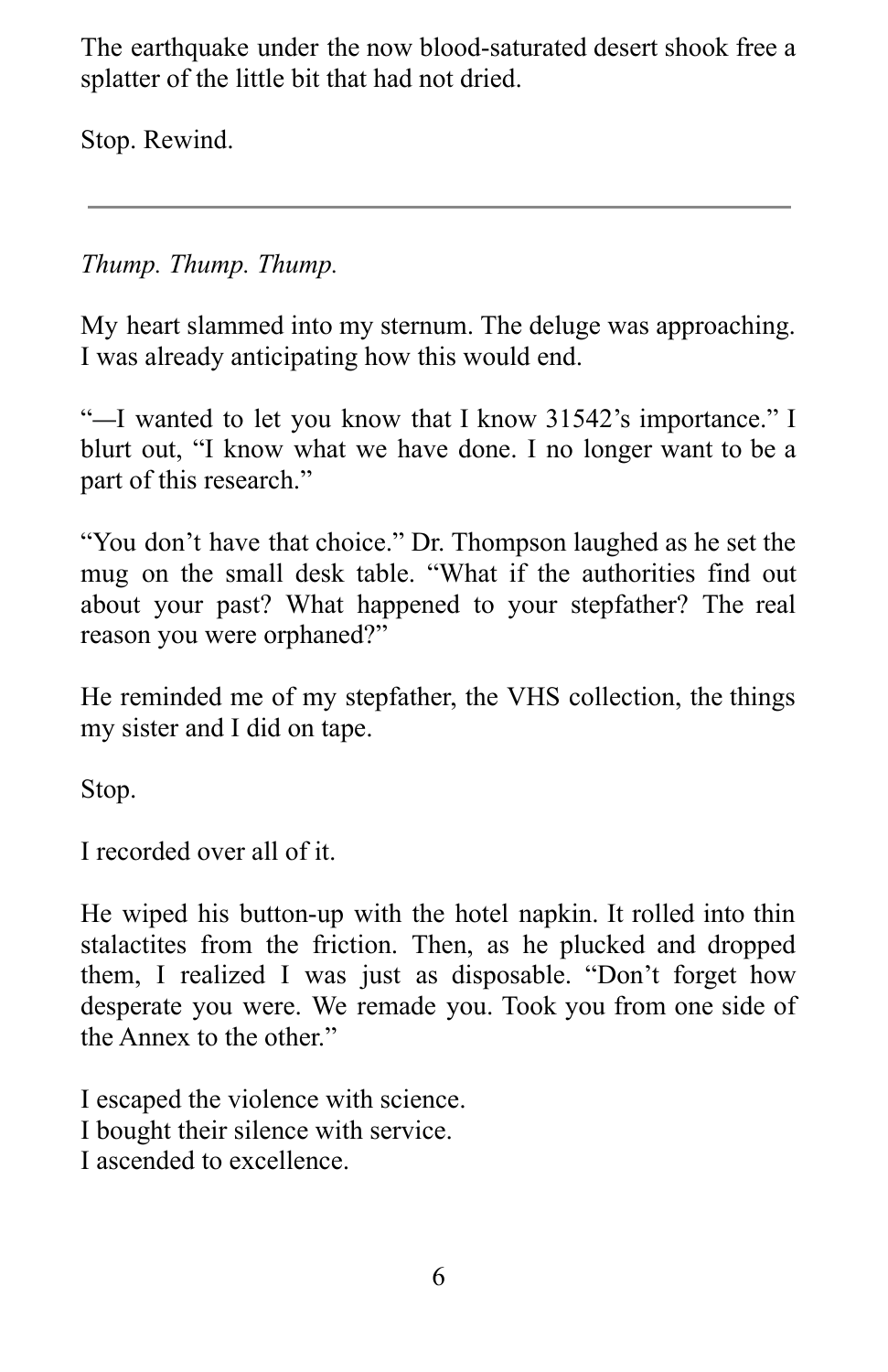*Excellence is the Standard.*

I stood firm. "No. And I'm leaving with 31542."

"Over my dead body," he huffed. "You were a scrap when we took you in. We made you and 31542 for this. Just this. Face it. Without us you're both nothing."

This wasn't planned but it was always an option. This wasn't passion but it was always just under the surface. The desert was always waiting for the right moment.

His keynote was starting soon. He deserved the same fate as my stepfather.

I snatched the cheap mug on the table. It smashed into his jaw like a shattered candy cane. Hot coffee and shards of ceramic flew from the impact. His cheeks were cut into channels.

He bounced off the mirror. It splintered against his forehead. He groaned from behind the king-size mattress.

I descended upon him. One fist pulled his full Windsor knot tight against his hyoid bone. The other plunged into him like I was kneading dough. I was relentless.

"You'll never—" he choked out as I wound the tie around my hand. His own blood silenced his voice from within.

The handle of the mug felt like shiny brass knuckles. The sharp edges drove into him like white daggers. The rush returned like a torrent to a trench.

Stop. Record.